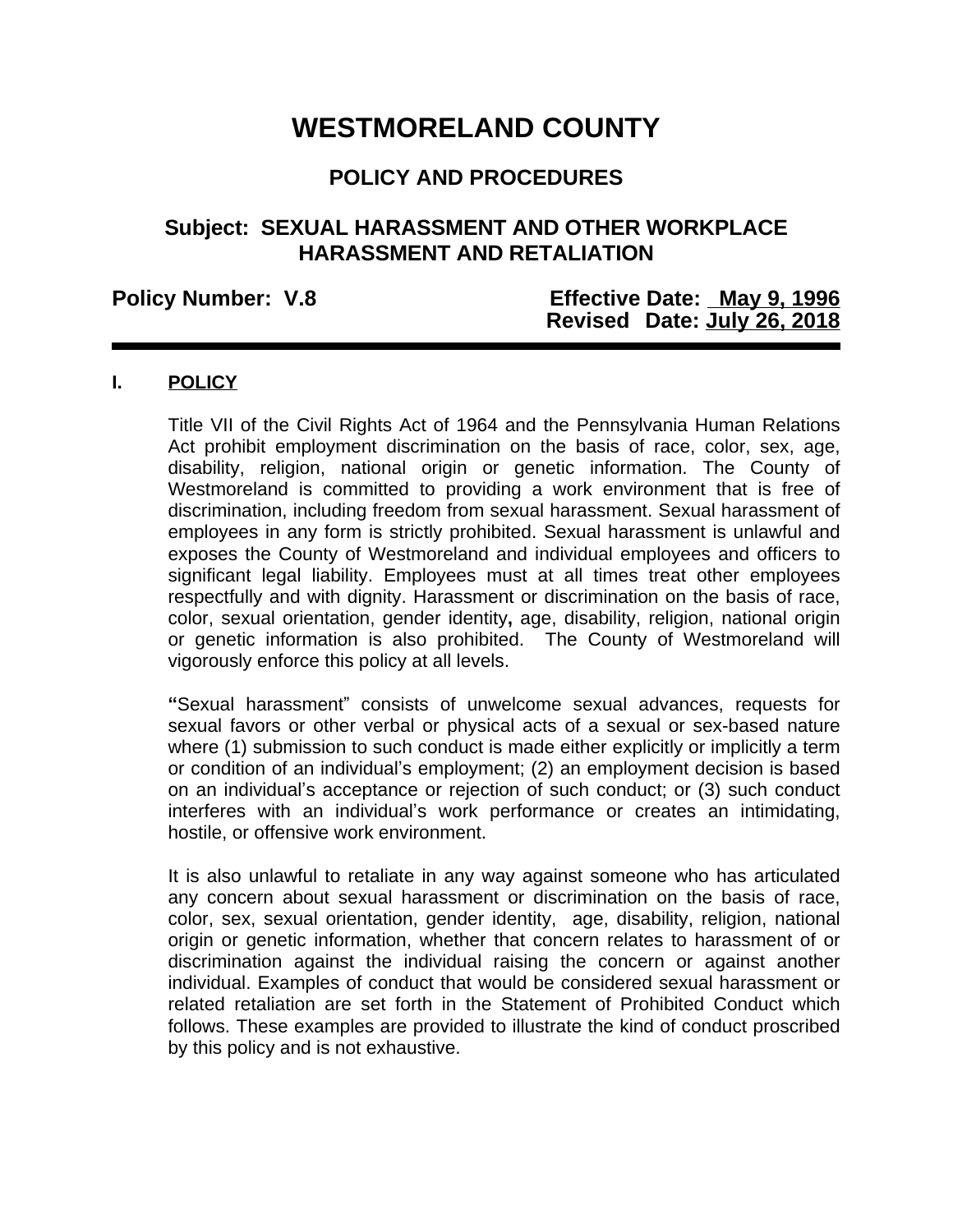#### **II. STATEMENT OF PROHIBITED CONDUCT**

The following illustrates some of the acts which violate this sexual harassment policy:

- A. Physical assaults of a sexual nature, such as:
	- 1) Rape, sexual battery, molestation or attempts to commit these assaults; and
	- 2) Intentional physical conduct which is sexual in nature, such as touching, pinching, patting, grabbing, brushing against another employee's body or poking another employee's body.

#### B. Unwanted sexual advances, propositions or other sexual comments such as:

- 1) Sexually oriented gestures, noises, remarks, jokes, or comments about a person's sexuality or sexual experience directed at or made in the presence of any employee who indicates or has indicated in any way that such conduct in his or her presence is unwelcome;
- 2) Preferential treatment or promise of preferential treatment to an employee for submitting to sexual conduct, including soliciting or attempting to solicit any employee to engage in sexual activity for compensation or reward;
- 3) Subjecting, or threats of subjecting, an employee to unwelcome sexual attention or conduct or intentionally making the performance of the employee's job more difficult because of that employee's sex.

#### C. Sexual or discriminatory displays or publications in the work place, such as:

1) Displaying pictures, posters, calendars, graffiti, objects, promotional materials, reading materials, or other materials that are sexually suggestive, sexually demeaning, or pornographic.

A picture will be presumed to be sexually suggestive if it depicts a person of either sex who is not fully clothed or in clothes that are not suited to or ordinarily accepted for the accomplishment of routine work at the County of Westmoreland and who has posed for the obvious purpose of displaying or drawing attention to private portions of his or her body.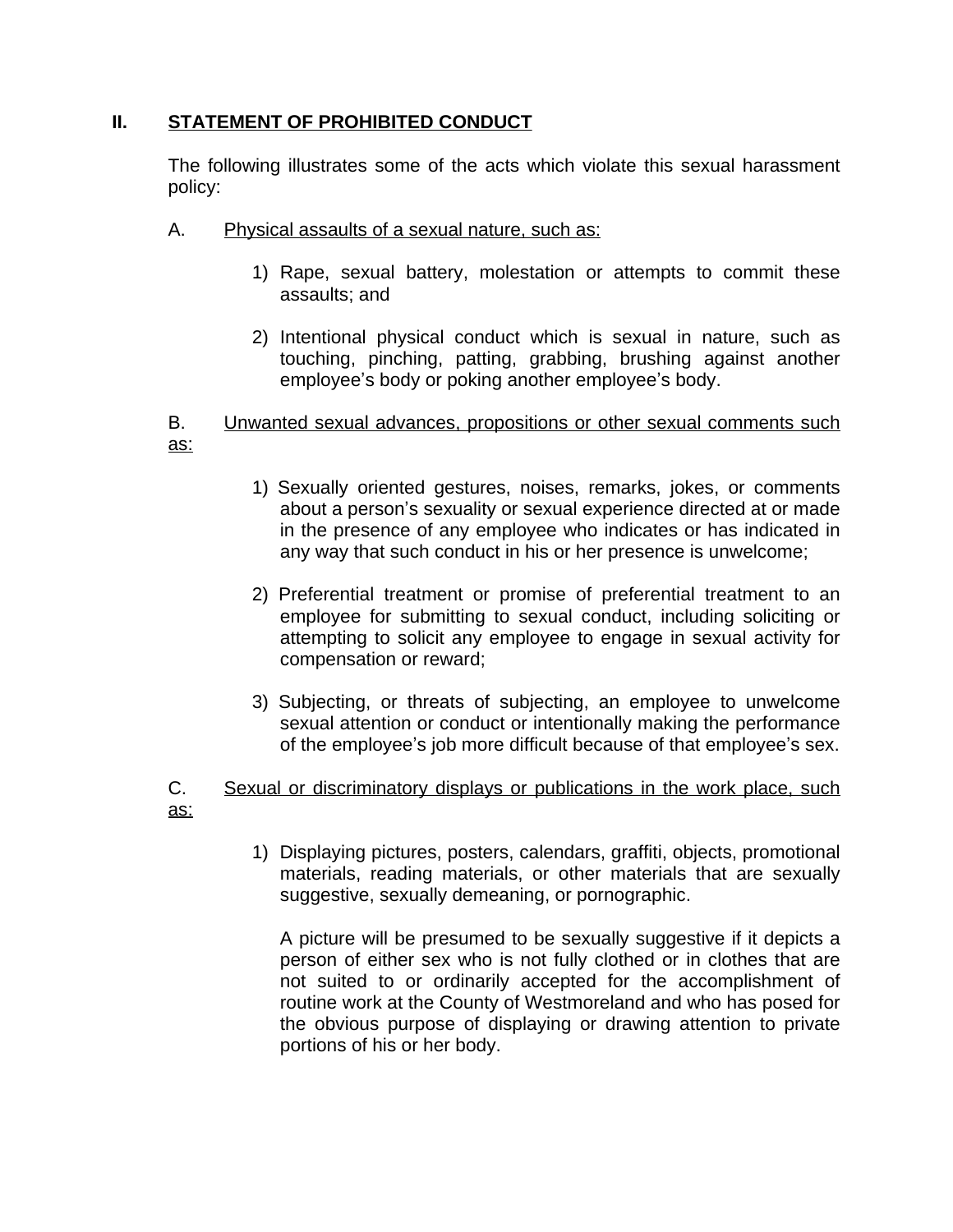- 2) Displaying signs or other materials purporting to segregate an employee by sex in any area of the workplace, other than restrooms and similar semi-private lockers/changing rooms.
- D. Retaliation for sexual harassment complaints, such as:
	- 1) Disciplining, changing work assignments of, providing inaccurate work information to, or refusing to cooperate or discuss work related matters with any employee because that employee has complained about or resisted harassment, discrimination or retaliation, and
	- 2) Intentionally pressuring, falsely denying, lying about or otherwise covering up or attempting to cover up prohibited conduct.
- E. Other acts:
	- 1) The above is not meant to be construed as an all-inclusive list of prohibited acts under this policy.
	- 2) Sexual harassment is unlawful and hurts employees. Any of the prohibited conduct described in this policy is sexual harassment of any one at whom it is directed or who is otherwise subjected to it. Each incident of harassment contributes to a general atmosphere in which all persons who share the victim's sex suffer the consequences. Sexually oriented acts or sex based conduct have no legitimate business purpose; accordingly, any employee who engages in such conduct should be and will be made to bear full responsibility for such unlawful conduct.
	- 3) Acts which occur outside the workplace between employees of Westmoreland County that violate this policy during non-working hours can also, in certain circumstances, create a hostile working environment and must be brought to management's attention.
	- 4.) Acts engaged in by the public, including but not limited to clients/customers and/or contractors/vendors, which are prohibited by this policy should be reported to management and a complaint will be treated in accordance with this policy.

#### **III. PENALTIES FOR MISCONDUCT**

Any employee who commits an act of sexual harassment or an act of harassment or discrimination on the basis of race, color, sexual orientation, gender identity**,** age, disability, religion, national origin or genetic information or retaliates against a complainant will be subject to appropriate discipline, up to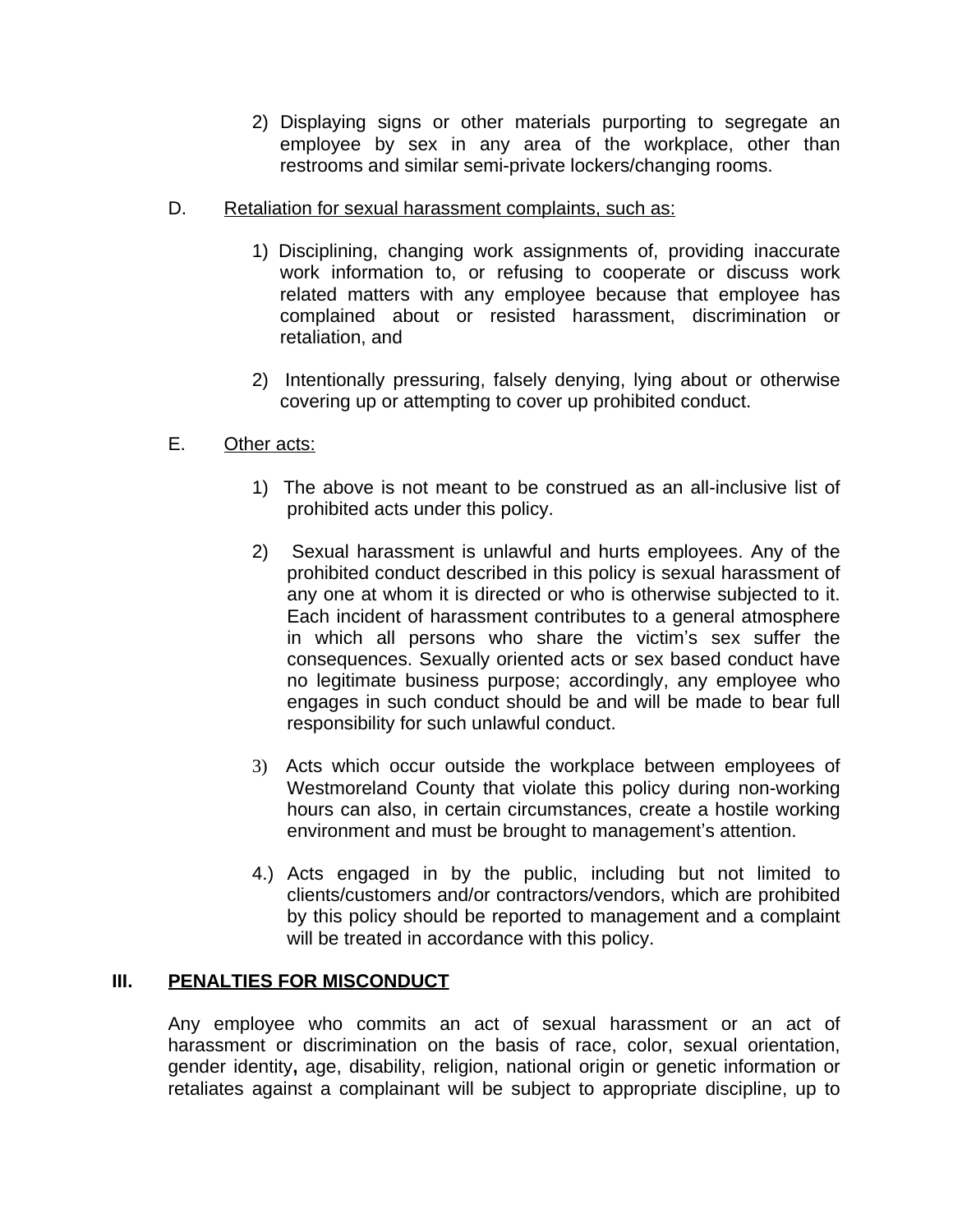and including dismissal, depending upon the nature and severity of the misconduct.

#### **IV. PROCEDURES FOR MAKING, INVESTIGATING AND RESOLVING SEXUAL AND OTHER FORMS OF HARASSMENT AND RETALIATION COMPLAINTS**

#### A. Complaints

Complaints of acts of sexual harassment and retaliation that are in violation of the sexual harassment policy will be accepted in writing or orally, and anonymous complaints will be taken seriously and investigated. A complaint need not be limited to someone who was the target of harassment, discrimination or retaliation. Anyone who has observed sexual harassment, discrimination or retaliation should report it to his or her supervisor, or, any supervisory personnel in the employee's line of command, or the Human Resource Director. If circumstances exist which make the report of harassment, discrimination or retaliation concern a supervisor or Human Resource Director, the complainant may make a report to the County Solicitor. Any supervisor or manager who become aware of possible sexual or to other unlawful harassment or retaliation must promptly advise the Human Resource Director or Associate Director.

A complaint of sexual harassment, discrimination or retaliation will be treated in a confidential manner to the extent feasible. Only those persons who have an immediate need to know, including the person to whom a report was made, the alleged target of harassment or retaliation, the alleged harasser or retaliator, and/or any witness, will or may learn the identity of the complainant during the investigation process. All employees are assured that they will be protected from any and all reprisal or retaliation for filing such a complaint or for cooperating in any investigation. All parties contacted in the course of an investigation will be advised that all parties involved in the charge are entitled to respect, and that any retaliation or reprisal against an individual who is an alleged target of harassment or retaliation who has made a complaint or who has provided evidence in connection with a complaint is a separate actionable offense and subject to discipline under this policy. Anyone taking a retaliatory action against an individual who has either made a complaint, or has assisted in the investigation of a harassment complaint, will be subject to discipline up to and including termination.

#### B. Cooperation

An effective sexual harassment policy requires the support of personnel in positions of authority. Agents or employees of the County of Westmoreland who engage in sexual harassment or retaliation or who fail to cooperate with County sponsored investigations of sexual harassment